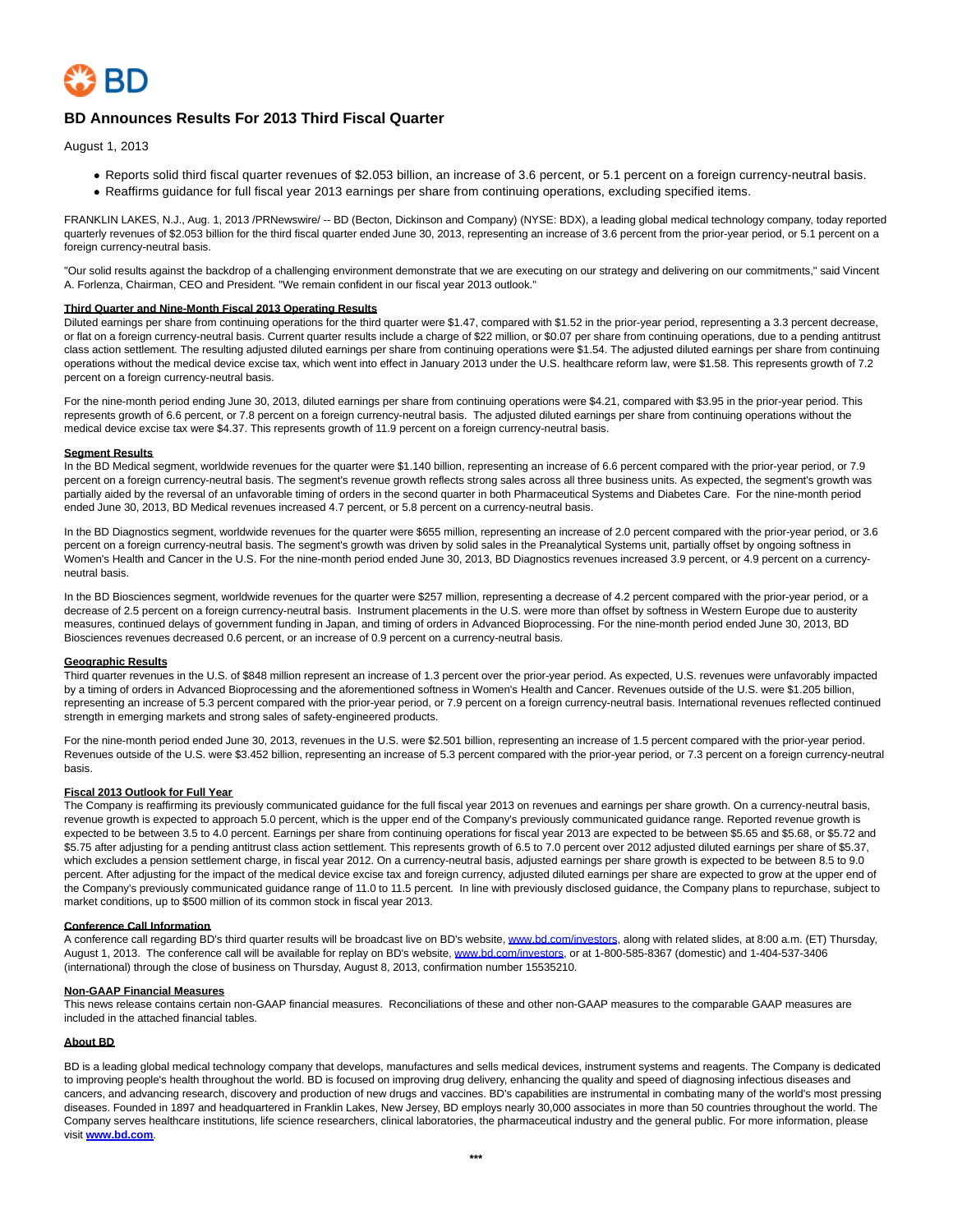This press release, including the section entitled "Fiscal 2013 Outlook for Full Year", contains certain estimates and other forward-looking statements (as defined under Federal securities laws) regarding BD's performance, including future revenues and earnings per share. All such statements are based upon current expectations of BD and involve a number of business risks and uncertainties. Actual results could vary materially from anticipated results described, implied or projected in any forwardlooking statement. With respect to forward-looking statements contained herein, a number of factors could cause actual results to vary materially from any forward-looking statement. These factors include, but are not limited to: potential cuts in healthcare spending by the U.S. government as part of deficit reduction measures, including "sequestration", which could result in reduced demand for our product or downward pricing pressure; the unknown consequences of healthcare reform in the United States, including the impact of the reduction in Medicare and Medicaid payments to hospitals, pharmaceutical companies and other customers, which could reduce demand for our products and increase downward pricing pressure; adverse changes in regional, national or foreign economic conditions, including any impact that may result from the current global economic conditions on our ability to access credit markets and finance our operations, the demand for our products and services as a result of reduced government funding, lower utilization rates or otherwise, or our suppliers' ability to provide products needed for our operations; changes in interest or foreign currency exchange rates; our ability to successfully integrate any businesses we acquire; competitive factors; pricing and market share pressures; difficulties inherent in product development and delays in product introductions; increases in energy costs and their effect on, among other things, the cost of producing BD's products; fluctuations in costs and availability of raw materials and in BD's ability to maintain favorable supplier arrangements and relationships; the adverse impact of cyber-attacks on our information systems; new or changing laws impacting our business or changes in enforcement practices with respect to such laws; uncertainties of litigation (as described in BD's filings with the Securities and Exchange Commission); future healthcare reform, including changes in government pricing and reimbursement policies or other cost containment reforms; the effects of potential pandemic diseases; and issuance of new or revised accounting standards, as well as other factors discussed in BD's filings with the Securities and Exchange Commission. We do not intend to update any forward-looking statements to reflect events or circumstances after the date hereof except as required by applicable laws or regulations.

#### Contact:

Monique N. Dolecki, Investor Relations – 201-847-5453 Colleen T. White, Corporate Communications – 201-847-5369

### BECTON DICKINSON AND COMPANY CONSOLIDATED INCOME STATEMENTS

(Unaudited; Amounts in thousands, except per share data)

|                                                                                                            | Three Months Ended June 30, |    |           |          |  |
|------------------------------------------------------------------------------------------------------------|-----------------------------|----|-----------|----------|--|
|                                                                                                            | 2013                        |    | 2012      | % Change |  |
| <b>REVENUES</b>                                                                                            | \$<br>2,052,664             | S  | 1,980,530 | 3.6      |  |
| Cost of products sold                                                                                      | 992,673                     |    | 947,395   | 4.8      |  |
| Selling and administrative                                                                                 | 534,320                     |    | 469,130   | 13.9     |  |
| Research and development                                                                                   | 121,116                     |    | 114,987   | 5.3      |  |
| TOTAL OPERATING COSTS                                                                                      |                             |    |           |          |  |
| AND EXPENSES                                                                                               | 1,648,109                   |    | 1,531,512 | 7.6      |  |
| <b>OPERATING INCOME</b>                                                                                    | 404,555                     |    | 449,018   | (9.9)    |  |
| Interest income                                                                                            | 6,272                       |    | 6,253     | 0.3      |  |
| Interest expense                                                                                           | (34, 573)                   |    | (34, 849) | (0.8)    |  |
| Other income (expense), net                                                                                | 2,809                       |    | (1,881)   | NM       |  |
| INCOME FROM CONTINUING OPERATIONS BEFORE<br><b>INCOME TAXES</b>                                            | 379,063                     |    | 418,541   | (9.4)    |  |
| Income tax provision                                                                                       | 87,185                      |    | 106,960   | (18.5)   |  |
| INCOME FROM CONTINUING OPERATIONS                                                                          | 291,878                     |    | 311,581   | (6.3)    |  |
| INCOME FROM DISCONTINUED OPERATIONS<br>NET OF INCOME TAX PROVISION OF<br>\$6,432 AND \$7,288, RESPECTIVELY | 9,672                       |    | 15,285    | (36.7)   |  |
|                                                                                                            |                             |    |           |          |  |
| <b>NET INCOME</b>                                                                                          | \$<br>301,550               | \$ | 326,866   | (7.7)    |  |
| <b>EARNINGS PER SHARE</b>                                                                                  |                             |    |           |          |  |
| Basic:                                                                                                     |                             |    |           |          |  |
| Income from continuing operations                                                                          | \$<br>1.50                  | \$ | 1.54      | (2.6)    |  |
| Income from discontinued operations                                                                        | \$<br>0.05                  | \$ | 0.08      | (37.5)   |  |
| Net income                                                                                                 | \$<br>1.55                  | \$ | 1.62      | (4.3)    |  |
| Diluted:                                                                                                   |                             |    |           |          |  |
| Income from continuing operations                                                                          | \$<br>1.47                  | \$ | 1.52      | (3.3)    |  |
| Income from discontinued operations                                                                        | \$<br>0.05                  | \$ | 0.07      | (28.6)   |  |
| Net income                                                                                                 | \$<br>1.52                  | \$ | 1.59      | (4.4)    |  |
| AVERAGE SHARES OUTSTANDING                                                                                 |                             |    |           |          |  |
| Basic                                                                                                      | 194,879                     |    | 202,015   |          |  |

Diluted 198,719 205,290

NM - Not Meaningful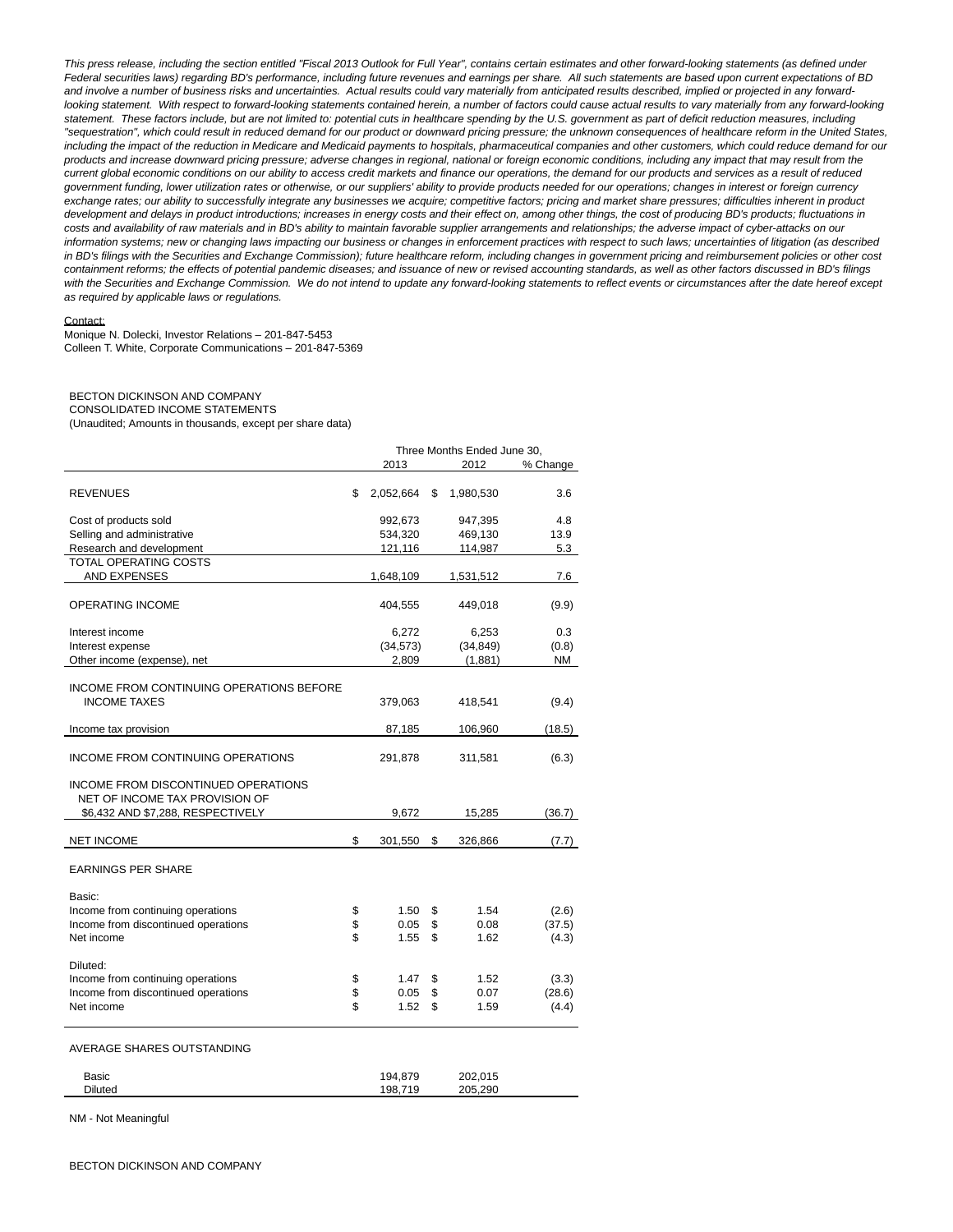# CONSOLIDATED INCOME STATEMENTS

(Unaudited; Amounts in thousands, except per share data)

|                                                                                                               | Nine Months Ended June 30, |    |           |           |  |  |
|---------------------------------------------------------------------------------------------------------------|----------------------------|----|-----------|-----------|--|--|
|                                                                                                               | 2013                       |    | 2012      | % Change  |  |  |
| <b>REVENUES</b>                                                                                               | \$<br>5,953,232            | \$ | 5,741,211 | 3.7       |  |  |
| Cost of products sold                                                                                         | 2,868,993                  |    | 2,789,044 | 2.9       |  |  |
| Selling and administrative                                                                                    | 1,544,808                  |    | 1,439,094 | 7.3       |  |  |
| Research and development                                                                                      | 361,654                    |    | 343,968   | 5.1       |  |  |
| TOTAL OPERATING COSTS                                                                                         |                            |    |           |           |  |  |
| AND EXPENSES                                                                                                  | 4,775,455                  |    | 4,572,106 | 4.4       |  |  |
| OPERATING INCOME                                                                                              | 1,177,777                  |    | 1,169,105 | 0.7       |  |  |
| Interest income                                                                                               | 26,012                     |    | 38,379    | (32.2)    |  |  |
| Interest expense                                                                                              | (104, 334)                 |    | (99, 367) | 5.0       |  |  |
| Other income, net                                                                                             | 5,775                      |    | 2,392     | ΝM        |  |  |
| INCOME FROM CONTINUING OPERATIONS BEFORE<br><b>INCOME TAXES</b>                                               | 1,105,230                  |    | 1,110,509 | (0.5)     |  |  |
| Income tax provision                                                                                          | 266,982                    |    | 275,260   | (3.0)     |  |  |
| INCOME FROM CONTINUING OPERATIONS                                                                             | 838,248                    |    | 835,249   | 0.4       |  |  |
| INCOME FROM DISCONTINUED OPERATIONS<br>NET OF INCOME TAX PROVISION OF<br>\$221,592 AND \$22,158, RESPECTIVELY | 364,375                    |    | 45,635    | <b>NM</b> |  |  |
|                                                                                                               |                            |    |           |           |  |  |
| <b>NET INCOME</b>                                                                                             | \$<br>1,202,623            | \$ | 880,884   | 36.5      |  |  |
| <b>EARNINGS PER SHARE</b>                                                                                     |                            |    |           |           |  |  |
| Basic:                                                                                                        |                            |    |           |           |  |  |
| Income from continuing operations                                                                             | \$<br>4.29                 | \$ | 4.02      | 6.7       |  |  |
| Income from discontinued operations                                                                           | \$<br>1.87                 | \$ | 0.22      | <b>NM</b> |  |  |
| Net income                                                                                                    | \$<br>6.16                 | \$ | 4.24      | 45.3      |  |  |
| Diluted:                                                                                                      |                            |    |           |           |  |  |
| Income from continuing operations                                                                             | \$<br>4.21                 | \$ | 3.95      | 6.6       |  |  |
| Income from discontinued operations                                                                           | \$<br>1.83                 | \$ | 0.22      | <b>NM</b> |  |  |
| Net income                                                                                                    | \$<br>6.04                 | \$ | 4.17      | 44.8      |  |  |
| AVERAGE SHARES OUTSTANDING                                                                                    |                            |    |           |           |  |  |
| Basic                                                                                                         | 195,312                    |    | 207,605   |           |  |  |
| Diluted                                                                                                       | 199,111                    |    | 211,254   |           |  |  |
|                                                                                                               |                            |    |           |           |  |  |

NM - Not Meaningful

BECTON DICKINSON AND COMPANY SUPPLEMENTAL REVENUE INFORMATION REVENUES BY SEGMENT AND GEOGRAPHIC AREA (Unaudited; Amounts in thousands)

|                       | Three Months Ended June 30, |           |    |           |          |  |
|-----------------------|-----------------------------|-----------|----|-----------|----------|--|
|                       |                             | 2013      |    | 2012      | % Change |  |
|                       |                             |           |    |           |          |  |
| <b>BD MEDICAL</b>     |                             |           |    |           |          |  |
| <b>United States</b>  | \$                          | 448,670   | \$ | 429,621   | 4.4      |  |
| International         |                             | 691,828   |    | 640,455   | 8.0      |  |
| <b>TOTAL</b>          | \$                          | 1,140,498 | \$ | 1,070,076 | 6.6      |  |
|                       |                             |           |    |           |          |  |
| <b>BD DIAGNOSTICS</b> |                             |           |    |           |          |  |
| <b>United States</b>  | \$                          | 310,386   | \$ | 315,240   | (1.5)    |  |
| International         |                             | 344,724   |    | 327,010   | 5.4      |  |
| <b>TOTAL</b>          | \$                          | 655,110   | \$ | 642,250   | 2.0      |  |
|                       |                             |           |    |           |          |  |
| <b>BD BIOSCIENCES</b> |                             |           |    |           |          |  |
| <b>United States</b>  | \$                          | 88,636    | \$ | 91,674    | (3.3)    |  |
| International         |                             | 168,420   |    | 176,530   | (4.6)    |  |
| <b>TOTAL</b>          | \$                          | 257,056   | \$ | 268,204   | (4.2)    |  |
|                       |                             |           |    |           |          |  |
| <b>TOTAL REVENUES</b> |                             |           |    |           |          |  |
| <b>United States</b>  | \$                          | 847,692   | \$ | 836,535   | 1.3      |  |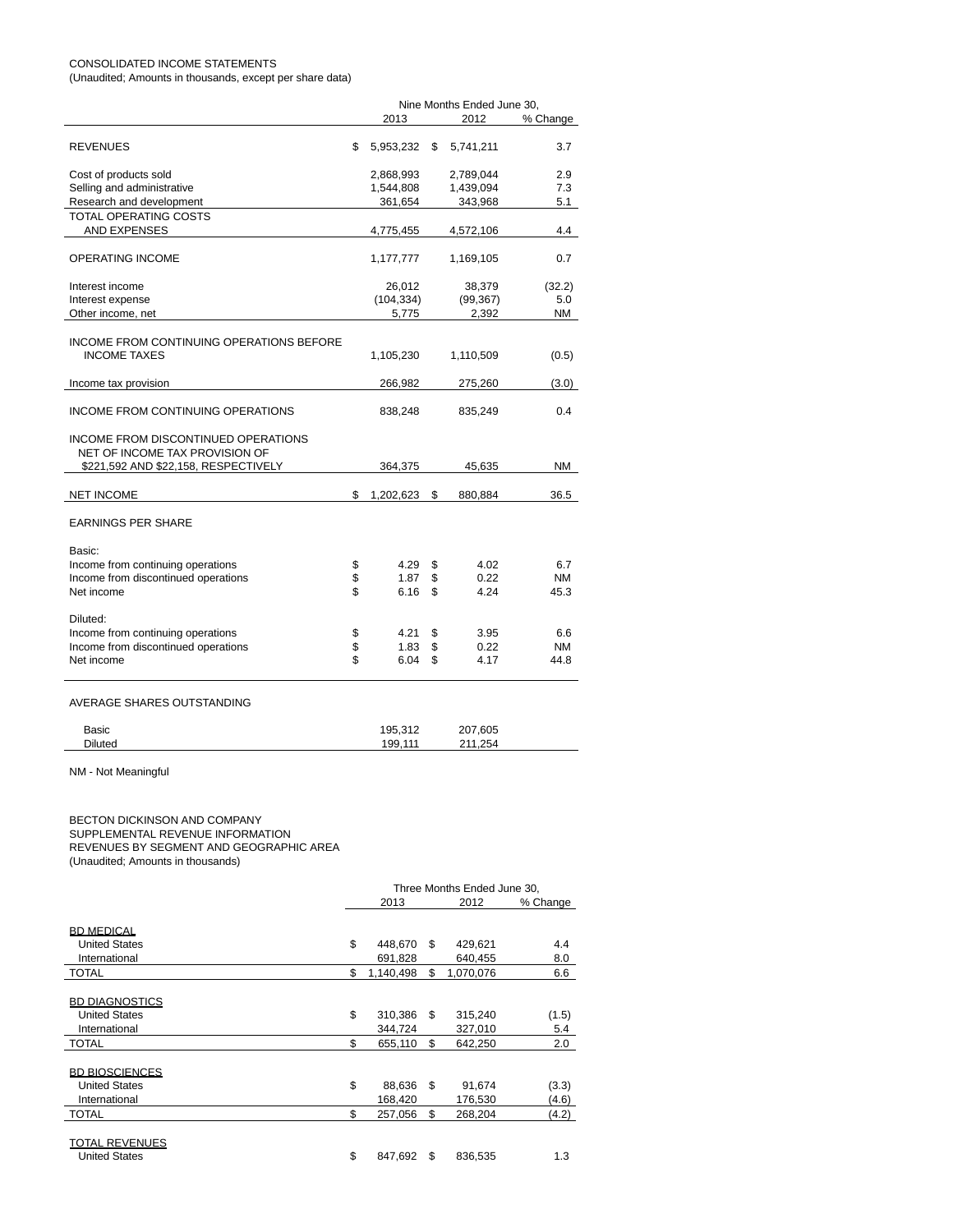| International | 972<br>204 |    | .995<br>43 | 5.c       |
|---------------|------------|----|------------|-----------|
| <b>TOTAL</b>  | .052.664   | ۰D | .980.530   | ∽.<br>ა.c |

## BECTON DICKINSON AND COMPANY SUPPLEMENTAL REVENUE INFORMATION REVENUES BY SEGMENT AND GEOGRAPHIC AREA (Unaudited; Amounts in thousands)

|                       | Nine Months Ended June 30, |           |     |           |          |  |  |
|-----------------------|----------------------------|-----------|-----|-----------|----------|--|--|
|                       |                            | 2013      |     | 2012      | % Change |  |  |
| <b>BD MEDICAL</b>     |                            |           |     |           |          |  |  |
| <b>United States</b>  | \$                         | 1,286,521 | S   | 1,262,811 | 1.9      |  |  |
| International         |                            | 1,899,422 |     | 1,778,849 | 6.8      |  |  |
| <b>TOTAL</b>          | \$                         | 3,185,943 | \$  | 3,041,660 | 4.7      |  |  |
|                       |                            |           |     |           |          |  |  |
| <b>BD DIAGNOSTICS</b> |                            |           |     |           |          |  |  |
| <b>United States</b>  | \$                         | 953,143   | \$  | 945,460   | 0.8      |  |  |
| International         |                            | 1,012,833 |     | 947,552   | 6.9      |  |  |
| <b>TOTAL</b>          | \$                         | 1,965,976 | \$  | 1,893,012 | 3.9      |  |  |
|                       |                            |           |     |           |          |  |  |
| <b>BD BIOSCIENCES</b> |                            |           |     |           |          |  |  |
| <b>United States</b>  | \$                         | 261,693   | \$. | 255,587   | 2.4      |  |  |
| International         |                            | 539,620   |     | 550,952   | (2.1)    |  |  |
| <b>TOTAL</b>          | \$                         | 801,313   | \$  | 806,539   | (0.6)    |  |  |
|                       |                            |           |     |           |          |  |  |
| <b>TOTAL REVENUES</b> |                            |           |     |           |          |  |  |
| <b>United States</b>  | \$                         | 2,501,357 | \$. | 2,463,858 | 1.5      |  |  |
| International         |                            | 3,451,875 |     | 3,277,353 | 5.3      |  |  |
| <b>TOTAL</b>          | \$                         | 5,953,232 | \$  | 5,741,211 | 3.7      |  |  |

BECTON DICKINSON AND COMPANY SUPPLEMENTAL REVENUE INFORMATION REVENUES BY BUSINESS SEGMENTS AND UNITS

Three Months Ended June 30,

(Unaudited; Amounts in thousands)

|                                 | <b>United States</b> |         |    |         |          |  |
|---------------------------------|----------------------|---------|----|---------|----------|--|
|                                 | 2013                 |         |    | 2012    | % Change |  |
| <b>BD MEDICAL</b>               |                      |         |    |         |          |  |
| <b>Medical Surgical Systems</b> | \$                   | 245,869 | \$ | 241,320 | 1.9      |  |
| Diabetes Care                   |                      | 117,055 |    | 110,013 | 6.4      |  |
| <b>Pharmaceutical Systems</b>   |                      | 85,746  |    | 78,288  | 9.5      |  |
| <b>TOTAL</b>                    | \$                   | 448,670 | \$ | 429.621 | 4.4      |  |
| <b>BD DIAGNOSTICS</b>           |                      |         |    |         |          |  |
| <b>Preanalytical Systems</b>    | \$                   | 167,298 | \$ | 165,962 | 0.8      |  |
| <b>Diagnostic Systems</b>       |                      | 143,088 |    | 149,278 | (4.1)    |  |
| <b>TOTAL</b>                    | \$                   | 310,386 | \$ | 315,240 | (1.5)    |  |
|                                 |                      |         |    |         |          |  |
| <b>BD BIOSCIENCES</b>           | \$                   | 88,636  | \$ | 91,674  | (3.3)    |  |
| <b>TOTAL UNITED STATES</b>      | \$                   | 847.692 | S  | 836.535 | 1.3      |  |

BECTON DICKINSON AND COMPANY SUPPLEMENTAL REVENUE INFORMATION REVENUES BY BUSINESS SEGMENTS AND UNITS Three Months Ended June 30, (continued) (Unaudited; Amounts in thousands)

|                                 | International |         |     |         |          |            |           |  |  |  |  |
|---------------------------------|---------------|---------|-----|---------|----------|------------|-----------|--|--|--|--|
|                                 |               |         |     |         | % Change |            |           |  |  |  |  |
|                                 |               | 2013    |     | 2012    | Reported | <b>FXN</b> | FX Impact |  |  |  |  |
|                                 |               |         |     |         |          |            |           |  |  |  |  |
| <b>BD MEDICAL</b>               |               |         |     |         |          |            |           |  |  |  |  |
| <b>Medical Surgical Systems</b> | -S            | 315.047 | \$  | 290.451 | 8.5      | 10.5       | (2.0)     |  |  |  |  |
| Diabetes Care                   |               | 132.551 |     | 122,662 | 8.1      | 12.1       | (4.0)     |  |  |  |  |
| <b>Pharmaceutical Systems</b>   |               | 244.230 |     | 227,342 | 7.4      | 9.1        | (1.7)     |  |  |  |  |
| <b>TOTAL</b>                    | \$            | 691.828 | \$  | 640.455 | 8.0      | 10.3       | (2.3)     |  |  |  |  |
|                                 |               |         |     |         |          |            |           |  |  |  |  |
| <b>BD DIAGNOSTICS</b>           |               |         |     |         |          |            |           |  |  |  |  |
| <b>Preanalytical Systems</b>    | \$            | 177.571 | \$  | 167,492 | 6.0      | 8.4        | (2.4)     |  |  |  |  |
| <b>Diagnostic Systems</b>       |               | 167,153 |     | 159,518 | 4.8      | 8.7        | (3.9)     |  |  |  |  |
| <b>TOTAL</b>                    |               | 344.724 | \$. | 327.010 | 5.4      | 8.6        | (3.2)     |  |  |  |  |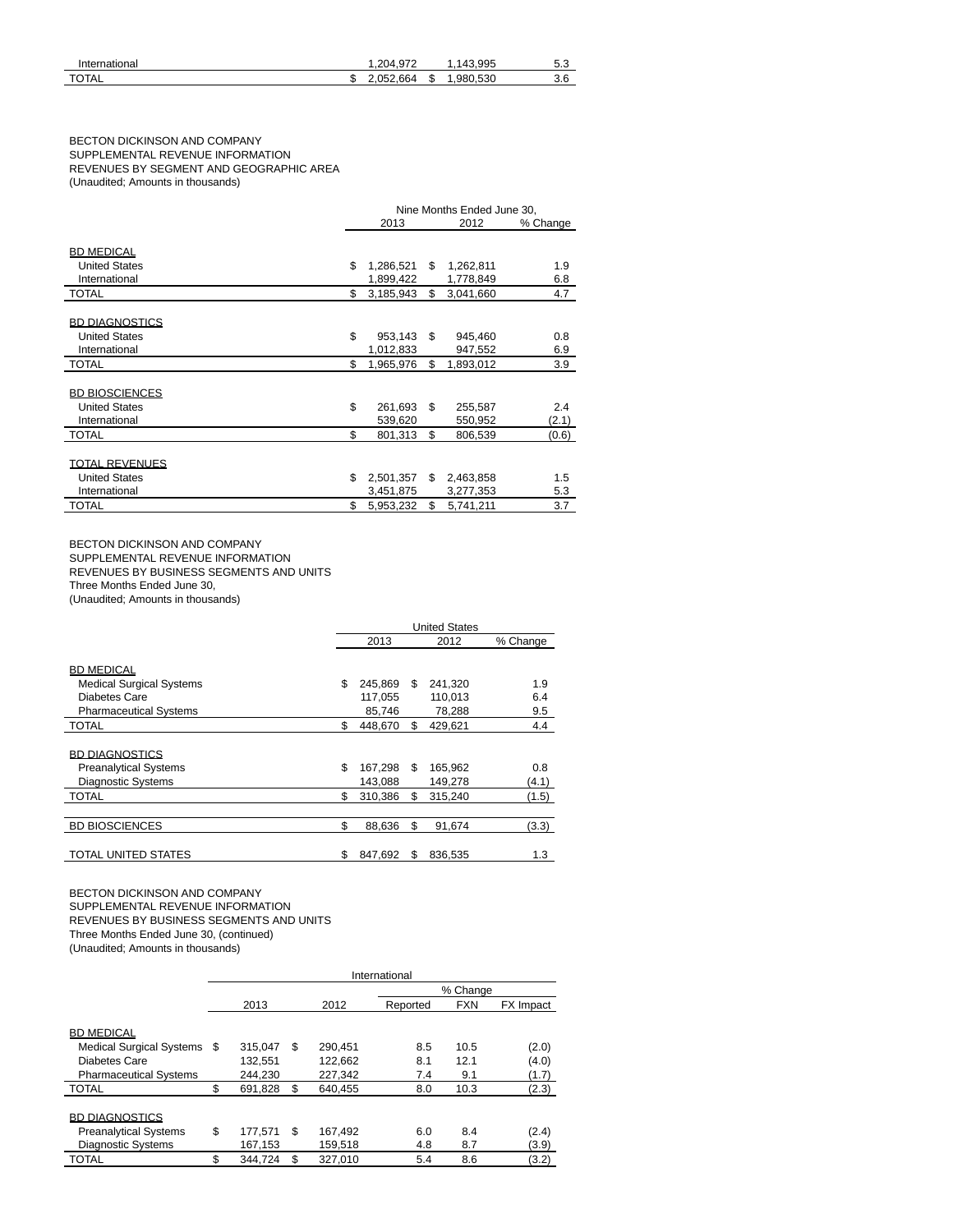| <b>BD BIOSCIENCES</b>      | 168.420   | 76.530  | (4.6) | .   | (2.5) |
|----------------------------|-----------|---------|-------|-----|-------|
|                            |           |         |       |     |       |
| <b>TOTAL INTERNATIONAL</b> | . 204.972 | 143.995 |       | 7.9 | (2.6) |

BECTON DICKINSON AND COMPANY SUPPLEMENTAL REVENUE INFORMATION REVENUES BY BUSINESS SEGMENTS AND UNITS Three Months Ended June 30, (continued) (Unaudited; Amounts in thousands)

|                                 | Total |           |    |           |          |            |           |  |  |  |
|---------------------------------|-------|-----------|----|-----------|----------|------------|-----------|--|--|--|
|                                 |       |           |    |           |          | % Change   |           |  |  |  |
|                                 |       | 2013      |    | 2012      | Reported | <b>FXN</b> | FX Impact |  |  |  |
|                                 |       |           |    |           |          |            |           |  |  |  |
| <b>BD MEDICAL</b>               |       |           |    |           |          |            |           |  |  |  |
| <b>Medical Surgical Systems</b> | S     | 560,916   | \$ | 531,771   | 5.5      | 6.6        | (1.1)     |  |  |  |
| Diabetes Care                   |       | 249.606   |    | 232.675   | 7.3      | 9.4        | (2.1)     |  |  |  |
| <b>Pharmaceutical Systems</b>   |       | 329,976   |    | 305,630   | 8.0      | 9.2        | (1.2)     |  |  |  |
| <b>TOTAL</b>                    | \$    | 1,140,498 | \$ | 1,070,076 | 6.6      | 7.9        | (1.3)     |  |  |  |
|                                 |       |           |    |           |          |            |           |  |  |  |
| <b>BD DIAGNOSTICS</b>           |       |           |    |           |          |            |           |  |  |  |
| <b>Preanalytical Systems</b>    | \$    | 344.869   | \$ | 333,454   | 3.4      | 4.6        | (1.2)     |  |  |  |
| Diagnostic Systems              |       | 310,241   |    | 308,796   | 0.5      | 2.5        | (2.0)     |  |  |  |
| <b>TOTAL</b>                    | \$    | 655,110   | \$ | 642.250   | 2.0      | 3.6        | (1.6)     |  |  |  |
|                                 |       |           |    |           |          |            |           |  |  |  |
| <b>BD BIOSCIENCES</b>           | \$    | 257.056   | \$ | 268.204   | (4.2)    | (2.5)      | (1.7)     |  |  |  |
|                                 |       |           |    |           |          |            |           |  |  |  |
| <b>TOTAL REVENUES</b>           | \$    | 2.052.664 | \$ | 1.980.530 | 3.6      | 5.1        | (1.5)     |  |  |  |

BECTON DICKINSON AND COMPANY

SUPPLEMENTAL REVENUE INFORMATION REVENUES BY BUSINESS SEGMENTS AND UNITS

Nine Months Ended June 30,

(Unaudited; Amounts in thousands)

|                                 | <b>United States</b> |            |    |           |          |  |
|---------------------------------|----------------------|------------|----|-----------|----------|--|
|                                 |                      | 2013       |    | 2012      | % Change |  |
| <b>BD MEDICAL</b>               |                      |            |    |           |          |  |
| <b>Medical Surgical Systems</b> | \$                   | 730,685    | \$ | 727,335   | 0.5      |  |
| Diabetes Care                   |                      | 336,102    |    | 321,264   | 4.6      |  |
| <b>Pharmaceutical Systems</b>   |                      | 219.734    |    | 214,212   | 2.6      |  |
| <b>TOTAL</b>                    | \$                   | 1,286,521  | \$ | 1,262,811 | 1.9      |  |
| <b>BD DIAGNOSTICS</b>           |                      |            |    |           |          |  |
| <b>Preanalytical Systems</b>    | \$                   | 496,214 \$ |    | 491,532   | 1.0      |  |
| <b>Diagnostic Systems</b>       |                      | 456.929    |    | 453.928   | 0.7      |  |
| <b>TOTAL</b>                    | \$                   | 953,143 \$ |    | 945.460   | 0.8      |  |
|                                 |                      |            |    |           |          |  |
| <b>BD BIOSCIENCES</b>           | \$                   | 261,693    | \$ | 255,587   | 2.4      |  |
| <b>TOTAL UNITED STATES</b>      | \$                   | 2,501,357  | S  | 2,463,858 | 1.5      |  |

BECTON DICKINSON AND COMPANY SUPPLEMENTAL REVENUE INFORMATION REVENUES BY BUSINESS SEGMENTS AND UNITS Nine Months Ended June 30, (continued) (Unaudited; Amounts in thousands)

|                               | International |           |    |           |          |            |                  |  |  |  |  |
|-------------------------------|---------------|-----------|----|-----------|----------|------------|------------------|--|--|--|--|
|                               |               |           |    |           | % Change |            |                  |  |  |  |  |
|                               |               | 2013      |    | 2012      | Reported | <b>FXN</b> | <b>FX</b> Impact |  |  |  |  |
|                               |               |           |    |           |          |            |                  |  |  |  |  |
| <b>BD MEDICAL</b>             |               |           |    |           |          |            |                  |  |  |  |  |
| Medical Surgical Systems \$   |               | 904.735   | \$ | 845.685   | 7.0      | 8.7        | (1.7)            |  |  |  |  |
| Diabetes Care                 |               | 388,398   |    | 356,575   | 8.9      | 11.8       | (2.9)            |  |  |  |  |
| <b>Pharmaceutical Systems</b> |               | 606.289   |    | 576.589   | 5.2      | 6.5        | (1.3)            |  |  |  |  |
| <b>TOTAL</b>                  | \$            | 1.899.422 | \$ | 1.778.849 | 6.8      | 8.6        | (1.8)            |  |  |  |  |
|                               |               |           |    |           |          |            |                  |  |  |  |  |
| <b>BD DIAGNOSTICS</b>         |               |           |    |           |          |            |                  |  |  |  |  |
| <b>Preanalytical Systems</b>  | \$            | 513.454   | \$ | 481,857   | 6.6      | 8.2        | (1.6)            |  |  |  |  |
| <b>Diagnostic Systems</b>     |               | 499.379   |    | 465.695   | 7.2      | 9.6        | (2.4)            |  |  |  |  |
| <b>TOTAL</b>                  | \$            | 1,012,833 | \$ | 947.552   | 6.9      | 8.9        | (2.0)            |  |  |  |  |
|                               |               |           |    |           |          |            |                  |  |  |  |  |
| <b>BD BIOSCIENCES</b>         | \$            | 539,620   | \$ | 550.952   | (2.1)    | 0.2        | (2.3)            |  |  |  |  |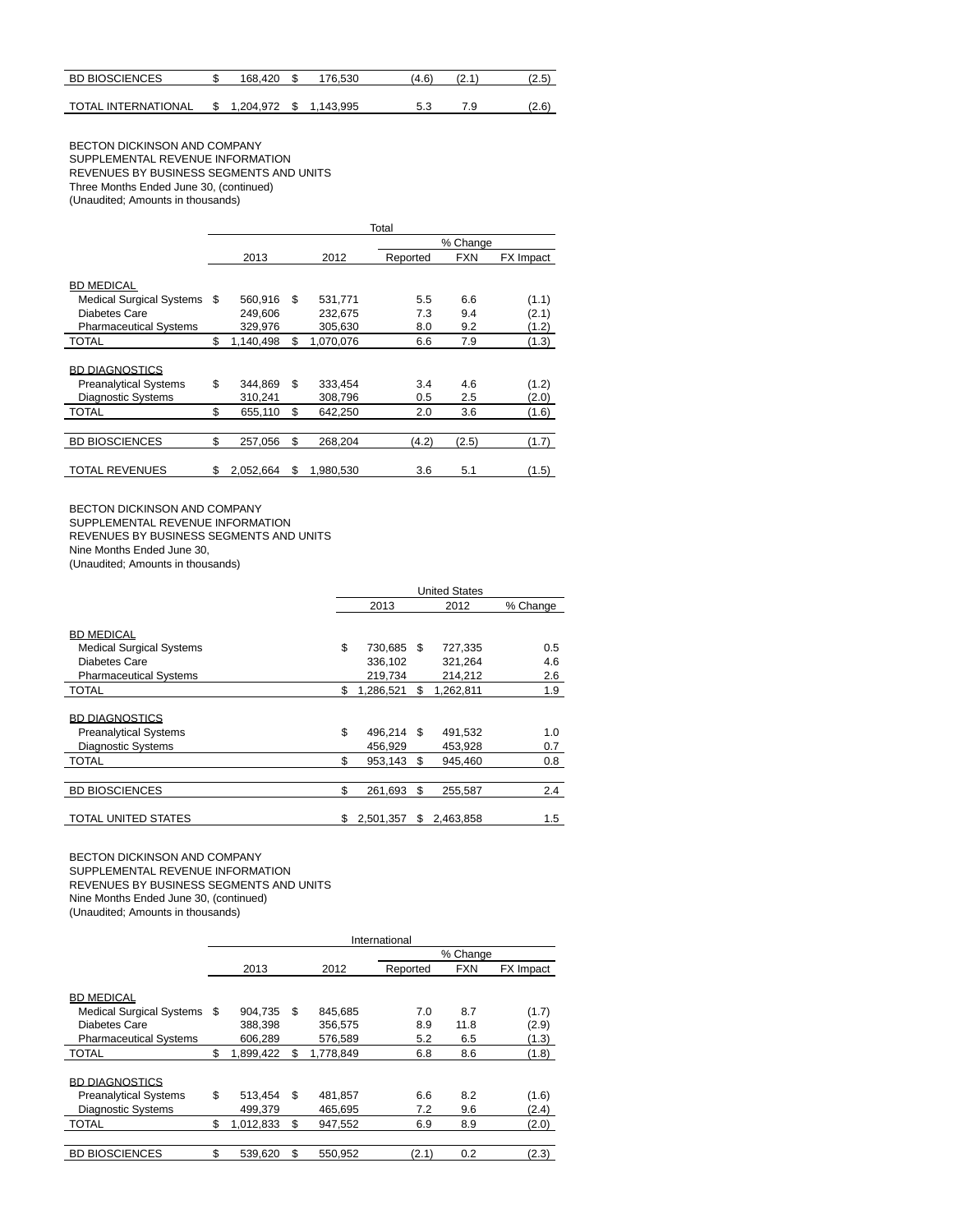# BECTON DICKINSON AND COMPANY SUPPLEMENTAL REVENUE INFORMATION REVENUES BY BUSINESS SEGMENTS AND UNITS Nine Months Ended June 30, (continued) (Unaudited; Amounts in thousands)

|                                 | Total |           |    |           |          |            |           |  |  |  |
|---------------------------------|-------|-----------|----|-----------|----------|------------|-----------|--|--|--|
|                                 |       |           |    |           |          | % Change   |           |  |  |  |
|                                 |       | 2013      |    | 2012      | Reported | <b>FXN</b> | FX Impact |  |  |  |
|                                 |       |           |    |           |          |            |           |  |  |  |
| <b>BD MEDICAL</b>               |       |           |    |           |          |            |           |  |  |  |
| <b>Medical Surgical Systems</b> | \$.   | 1.635.420 | S  | 1.573.020 | 4.0      | 4.9        | (0.9)     |  |  |  |
| Diabetes Care                   |       | 724.500   |    | 677.839   | 6.9      | 8.4        | (1.5)     |  |  |  |
| <b>Pharmaceutical Systems</b>   |       | 826.023   |    | 790.801   | 4.5      | 5.5        | (1.0)     |  |  |  |
| <b>TOTAL</b>                    | \$    | 3,185,943 | \$ | 3,041,660 | 4.7      | 5.8        | (1.1)     |  |  |  |
|                                 |       |           |    |           |          |            |           |  |  |  |
| <b>BD DIAGNOSTICS</b>           |       |           |    |           |          |            |           |  |  |  |
| <b>Preanalytical Systems</b>    | \$    | 1,009,668 | \$ | 973,389   | 3.7      | 4.6        | (0.9)     |  |  |  |
| <b>Diagnostic Systems</b>       |       | 956.308   |    | 919,623   | 4.0      | 5.2        | (1.2)     |  |  |  |
| TOTAL                           | \$    | 1.965.976 | \$ | 1.893.012 | 3.9      | 4.9        | (1.0)     |  |  |  |
|                                 |       |           |    |           |          |            |           |  |  |  |
| <b>BD BIOSCIENCES</b>           | \$    | 801,313   | \$ | 806,539   | (0.6)    | 0.9        | (1.5)     |  |  |  |
|                                 |       |           |    |           |          |            |           |  |  |  |
| TOTAL REVENUES                  | \$    | 5.953.232 | S  | 5.741.211 | 3.7      | 4.8        | (1.1)     |  |  |  |

BECTON DICKINSON AND COMPANY SUPPLEMENTAL REVENUE INFORMATION SAFETY REVENUES

(Unaudited; Amounts in thousands)

|                              | Three Months Ended June 30. |         |     |         |          |            |           |  |
|------------------------------|-----------------------------|---------|-----|---------|----------|------------|-----------|--|
|                              |                             |         |     |         |          | % Change   |           |  |
|                              |                             | 2013    |     | 2012    | Reported | <b>FXN</b> | FX Impact |  |
| <b>TOTAL SAFETY REVENUES</b> |                             |         |     |         |          |            |           |  |
| <b>United States</b>         | \$                          | 300,767 | S   | 284,830 | 5.6      | 5.6        |           |  |
| International                |                             | 237,331 |     | 215.964 | 9.9      | 12.7       | (2.8)     |  |
| <b>TOTAL</b>                 | \$                          | 538,098 | \$  | 500,794 | 7.4      | 8.7        | (1.3)     |  |
| <b>BY SEGMENT</b>            |                             |         |     |         |          |            |           |  |
| <b>BD</b> Medical            | \$                          | 267,782 | \$. | 240,065 | 11.5     | 12.8       | (1.3)     |  |
| <b>BD Diagnostics</b>        |                             | 270,316 |     | 260.729 | 3.7      | 4.8        | (1.1)     |  |
| <b>TOTAL</b>                 |                             | 538.098 | \$  | 500.794 | 7.4      | 8.7        | (1.3)     |  |

|                               | Nine Months Ended June 30. |                      |    |                      |             |             |                  |  |
|-------------------------------|----------------------------|----------------------|----|----------------------|-------------|-------------|------------------|--|
|                               |                            |                      |    |                      | % Change    |             |                  |  |
|                               |                            | 2013                 |    | 2012                 | Reported    | <b>FXN</b>  | <b>FX</b> Impact |  |
| <b>TOTAL SAFETY REVENUES</b>  |                            |                      |    |                      |             |             |                  |  |
| <b>United States</b>          | \$                         | 879.079              | S  | 858,175              | 2.4         | 2.4         |                  |  |
| International<br><b>TOTAL</b> | \$                         | 684.630<br>1,563,709 | S  | 618,290<br>1.476.465 | 10.7<br>5.9 | 12.7<br>6.7 | (2.0)<br>(0.8)   |  |
|                               |                            |                      |    |                      |             |             |                  |  |
| <b>BY SEGMENT</b>             |                            |                      |    |                      |             |             |                  |  |
| <b>BD</b> Medical             | \$                         | 775,984              | \$ | 715.776              | 8.4         | 9.3         | (0.9)            |  |
| <b>BD Diagnostics</b>         |                            | 787,725              |    | 760,689              | 3.6         | 4.3         | (0.7)            |  |
| <b>TOTAL</b>                  | S                          | 1.563.709            | S  | 1,476,465            | 5.9         | 6.7         | (0.8)            |  |

 $\overline{\phantom{0}}$ 

BECTON DICKINSON AND COMPANY

SUPPLEMENTAL INFORMATION

FY2013 Quarter-to-Date Reconciliation of Non-GAAP Financial Measures (Unaudited)

| Three Months Ended June 30, |      |        |             |          |        |          |  |  |
|-----------------------------|------|--------|-------------|----------|--------|----------|--|--|
|                             |      |        |             | Foreign  |        | Foreign  |  |  |
|                             |      |        | Foreign     | Currency |        | Currency |  |  |
|                             |      |        | Currency    | Neutral  | Growth | Neutral  |  |  |
| 2013                        | 2012 | Growth | Translation | Change   | %      | Growth % |  |  |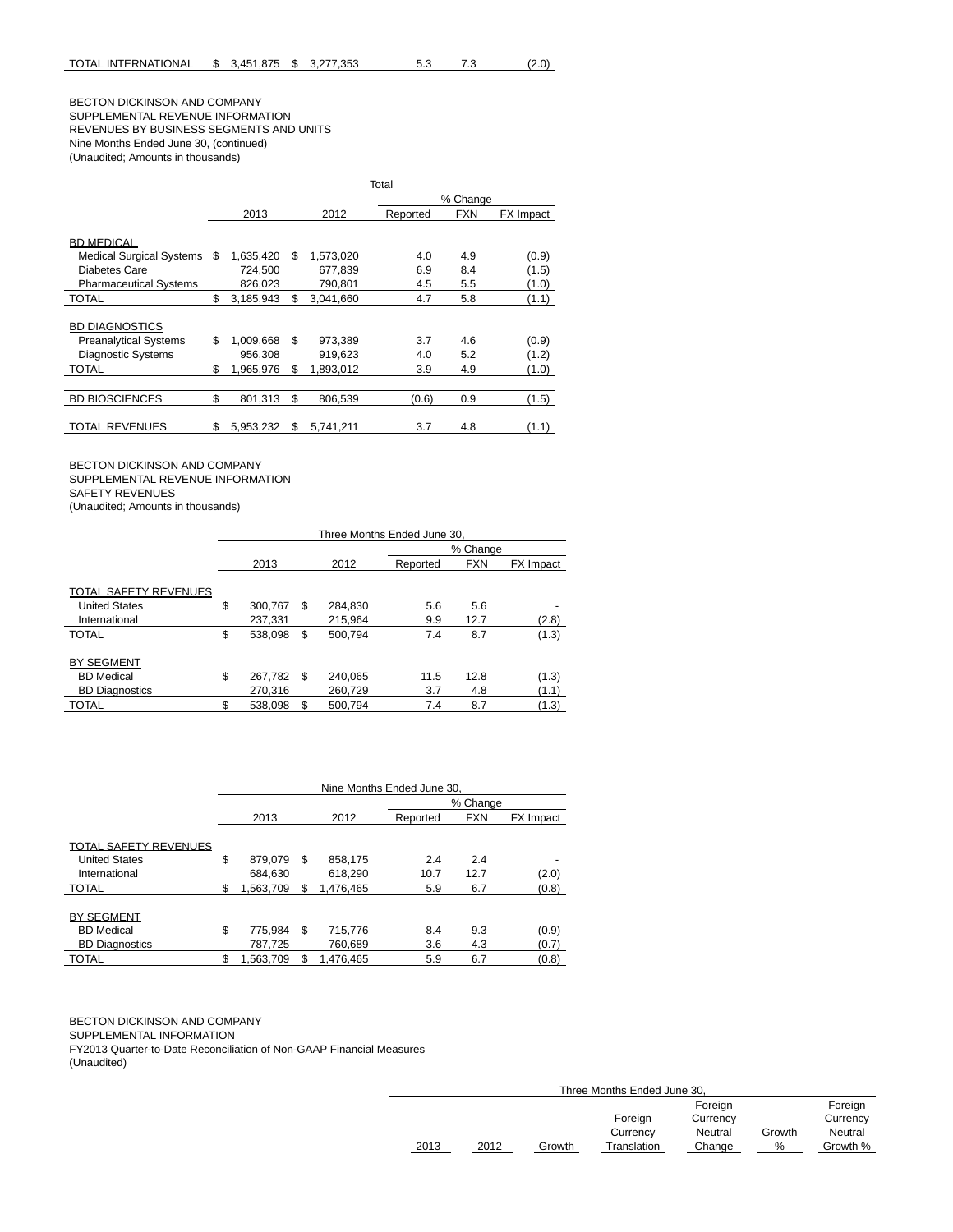| Reported Diluted Earnings per Share from Continuing Operations \$ 1.47 \$                                                               |      | $1.52$ \$ | $(0.05)$ \$ | $(0.05)$ \$ | 0.00 | $(3.3\%)$ | $0.0\%$ |
|-----------------------------------------------------------------------------------------------------------------------------------------|------|-----------|-------------|-------------|------|-----------|---------|
| Charge associated with the pending litigation settlement related<br>to indirect purchaser antitrust class action cases (\$22 million or |      |           |             |             |      |           |         |
| \$14 million after-tax)                                                                                                                 | 0.07 | 0.00      |             |             |      |           |         |
| Adjusted Diluted Earnings per Share from Continuing Operations                                                                          | 1.54 | 1.52      | 0.02        | $(0.05)$ \$ | 0.07 | 1.3%      | 4.6%    |
| Medical device excise tax which went into effect in January 2013<br>under the U.S. Patient Protection and Affordable Care Act           |      |           |             |             |      |           |         |
| (\$13 million or \$9 million after-tax)                                                                                                 | 0.04 | 0.00      |             |             |      |           |         |
| Adjusted Diluted Earnings per Share from Continuing Operations<br>without Medical Device Excise Tax                                     | 1.58 | 1.52      | 0.06        | $(0.05)$ \$ | 0.11 | 3.9%      | 7.2%    |

All figures rounded. Totals may not add due to rounding.

# BECTON DICKINSON AND COMPANY

SUPPLEMENTAL INFORMATION FY2013 Year-to-Date Reconciliation of Non-GAAP Financial Measures (Unaudited)

|                                                                                                                                                                           | Nine Months Ended June 30. |         |  |      |      |        |      |                                    |                                          |             |                                            |
|---------------------------------------------------------------------------------------------------------------------------------------------------------------------------|----------------------------|---------|--|------|------|--------|------|------------------------------------|------------------------------------------|-------------|--------------------------------------------|
|                                                                                                                                                                           |                            | 2013    |  | 2012 |      | Growth |      | Foreign<br>Currency<br>Translation | Foreign<br>Currency<br>Neutral<br>Change | Growth<br>% | Foreign<br>Currency<br>Neutral<br>Growth % |
| Reported Diluted Earnings per Share from Continuing Operations \$                                                                                                         |                            | 4.21 \$ |  | 3.95 | - \$ | 0.26   |      | (0.05)                             | 0.31                                     | 6.6%        | 7.8%                                       |
| Charge associated with the pending litigation settlement related<br>to indirect purchaser antitrust class action cases (\$22 million or<br>\$14 million after-tax)        |                            | 0.07    |  | 0.00 |      |        |      |                                    |                                          |             |                                            |
| Adjusted Diluted Earnings per Share from Continuing Operations                                                                                                            |                            | 4.28    |  | 3.95 | . ጽ  | 0.33   | - \$ | (0.05)                             | 0.38                                     | 8.4%        | 9.6%                                       |
| Medical device excise tax which went into effect in January 2013<br>under the U.S. Patient Protection and Affordable Care Act<br>(\$27 million or \$18 million after-tax) |                            | 0.09    |  | 0.00 |      |        |      |                                    |                                          |             |                                            |
| Adjusted Diluted Earnings per Share from Continuing Operations<br>without Medical Device Excise Tax                                                                       |                            | 4.37    |  | 3.95 |      | 0.42   |      | (0.05)                             | 0.47                                     | 10.6%       | 11.9%                                      |

All figures rounded. Totals may not add due to rounding.

# BECTON DICKINSON AND COMPANY SUPPLEMENTAL INFORMATION

FY2013 Outlook Reconciliation

|                                            | Reported<br>Basis | FX Impact | <b>FXN Basis</b> |
|--------------------------------------------|-------------------|-----------|------------------|
| Revenues - Full Year 2013 estimated growth | $3.5\% - 4.0\%$   | $(1.0\%)$ | 4.5% - 5.0%      |

|                                                                         | Full Year<br>2013      | Full Year<br>2012 | % Increase      |
|-------------------------------------------------------------------------|------------------------|-------------------|-----------------|
| Reported Fully Diluted Earnings per Share                               | (estimated)            |                   |                 |
| from Continuing Operations                                              | \$<br>$5.65 - 5.68$ \$ | 5.30              | <b>NM</b>       |
| Pending Litigation Settlement <sup>(1)</sup>                            | 0.07                   |                   |                 |
| Pension Settlement Charge <sup>(2)</sup>                                |                        | 0.06              |                 |
| Adjusted Fully Diluted Earnings per Share<br>from Continuing Operations | \$<br>$5.72 - 5.75$ \$ | 5.37              | $6.5\% - 7.0\%$ |